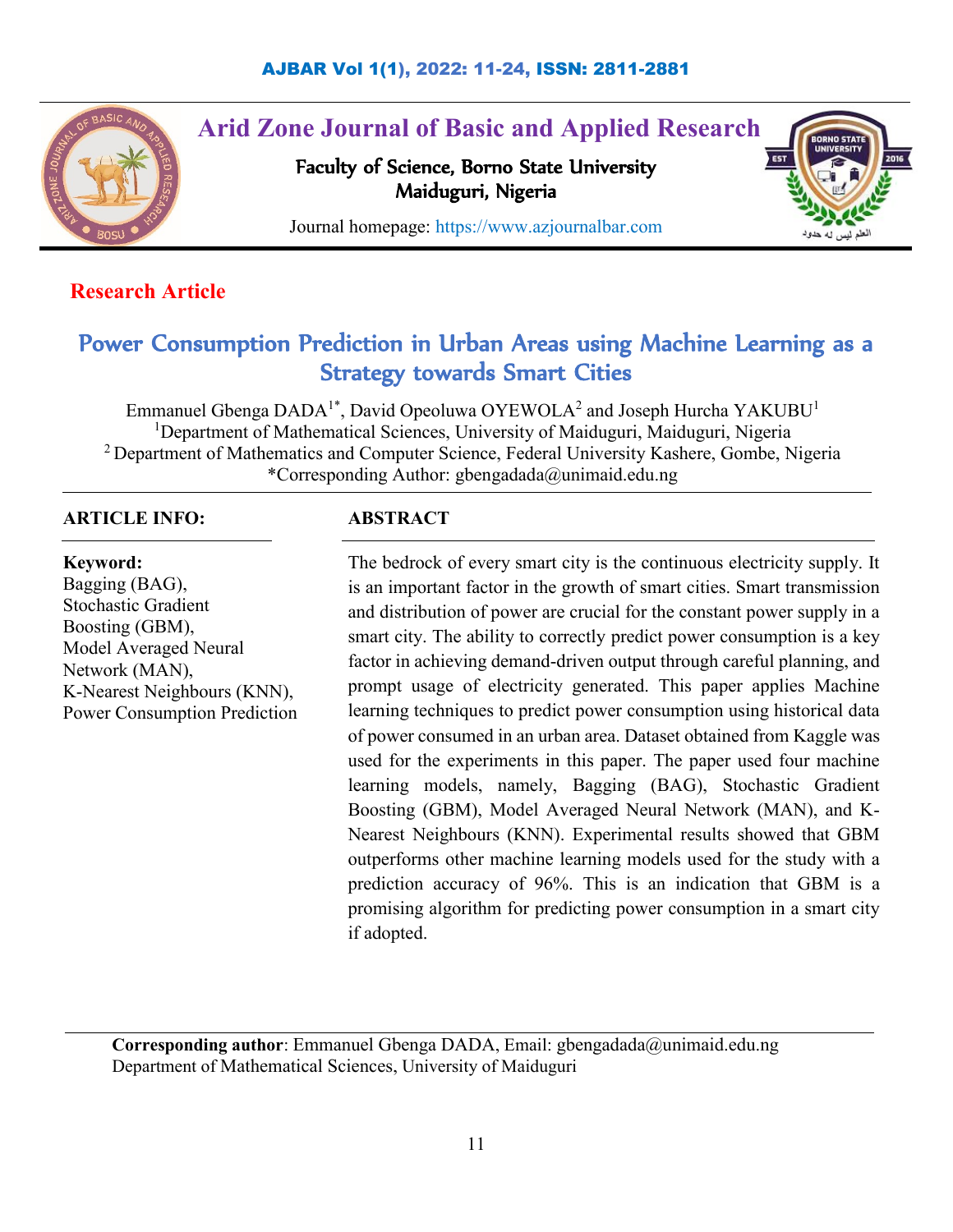## **INTRODUCTION**

Power consumption prediction in Smart Buildings (SB) is very crucial for the implementation of Energy-efficient Control Systems. Most notably, power consumption prediction is a critical component of the innovative Smart Grids infrastructure, in which loads must be predicted and planned in real-time to account for the interconnected volatility in power consumption. As cities around the world have progressed technologically, electricity demand has risen to unimaginable peaks in recent years. If individual governments on a worldwide scale are unable to meet these energy needs, global warming challenges will worsen. A smart city can be defined as an innovative and beneficial metropolitan area that maximizes its resources to make sure a high standard of living is achieved. One of the most difficult problems in these cities is power conservation. Sun *et al.* (2016) defined smart communities as the amalgamation of many cities that incorporate and exploit these technologies to enhance a community's economic viability, sustainability, rejuvenation, and competitiveness.

In the last four decades, world energy consumption has risen by 100% (International Energy Agency, 2015). People have been forced to change their way of life and use resources more efficiently as a result of rising energy demand and the onset of an energy crisis. Urban area power efficiency has, without a doubt, become a big problem all over the world as the government of nations is making effort to attain smart cities that are characterised by power efficiency and greenhouse gas emission elimination. Due to the critical role, it plays in implementing city energy efficiency measures such as power generation control (Pedersen *et al.,* 2017), device fault identification and analysis (Li *et al.,* 2016), energy optimisation of buildings (Zhao and Magoulès, 2012), and smart building

evaluation and validation (Heo and Zavala, 2012), power consumption prediction is becoming increasingly important in improving efficiency in smart cities.

Engineering-based power generation simulation, which uses physical concepts to quantify the thermal equations and power consumption behaviours in smart cities (Wang *et al.,* 2018), is a common method to build power consumption prediction. Because of its ease and robustness, this technique aids users in constructing power efficient buildings in smart cities (Reeves *et al.,*  2012) and allows the use of hundreds of energy modeling tools around the world to be used in the smart city (Laroque *et al.,* 2012). Engineeringbased power efficiency simulation, on the other hand, is frequently used during the design process because it examines all aspects of the buildings in smart cities.

Engineering-based power simulation in smart cities necessitates having the precise building details, such as geometrical parameters, component and part requirements, Heating, Ventilation, and Air Conditioning (HVAC) configuration files, and light system specifications, all of which are difficult to obtain from existing structures (Ryan and Sanquist, 2012). Furthermore, recent studies have revealed that this strategy occasionally leads to a significant difference between predicted and actual energy consumption in smart cities (Aydinalp *et al.,* 2002; Yalcintas and Ozturk, 2007).

Empirical simulation, which has been commonly used in forecasting power consumption for the past decade due to its dominance in experimental analysis and forecasting accuracy (Yu *et al.,* 2010; Ekici and Aksoy, 2009) is a much more appropriate technique for power consumption prediction. Empirical simulation employs machine learning (ML) algorithms like the Decision Tree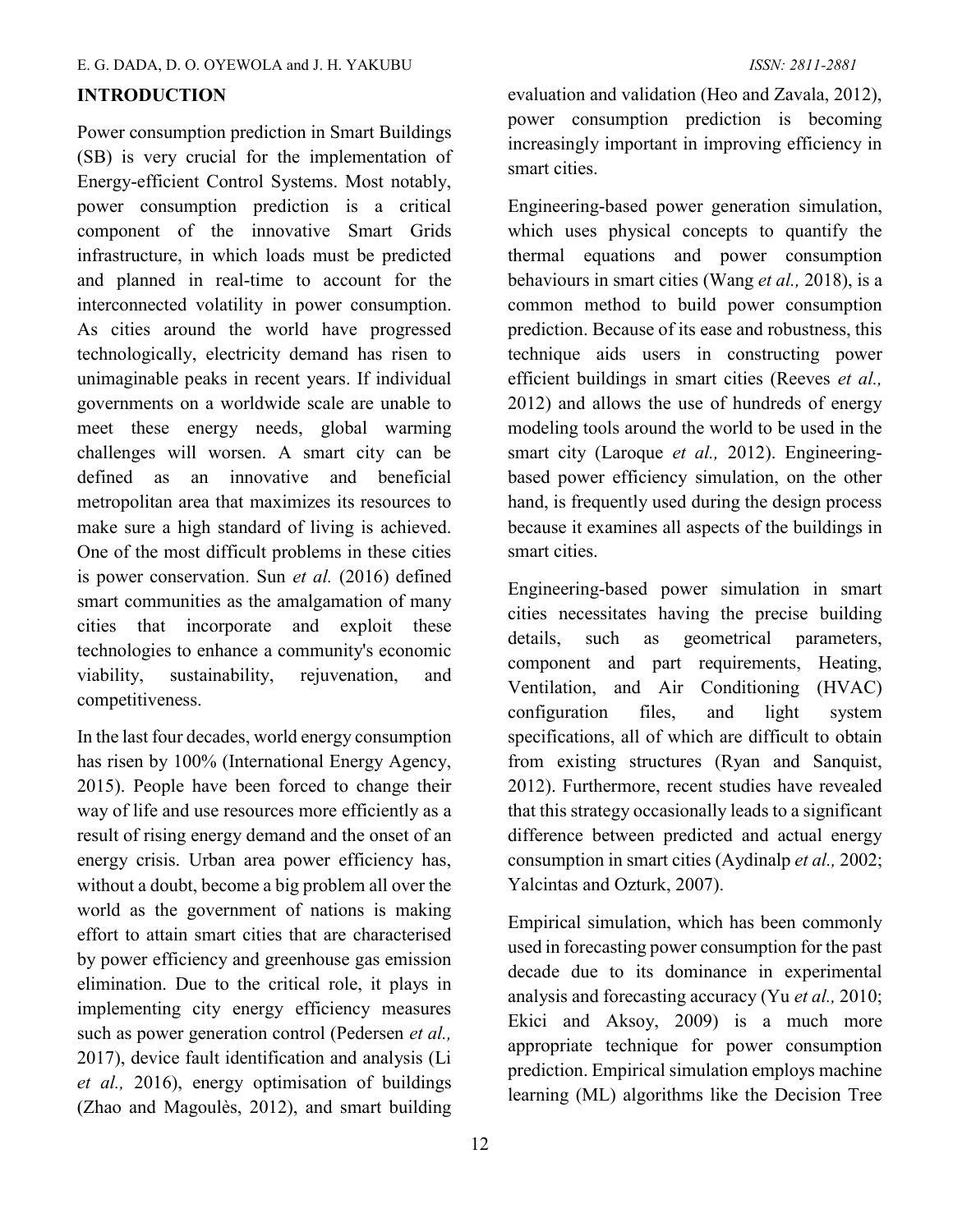#### E. G. DADA, D. O. OYEWOLA and J. H. YAKUBU *ISSN: 2811-2881*

(DT) (Burkhart *et al.,* 2014), Artificial Neural Network (ANN) (Dong *et al.,* 2005), Gaussian process (Neto and Fiorelli, 2008), and Support Vector Machine (SVM) (Breiman, 1996) to extrapolate matching associations between input and output data. These ML methods are more effective than the engineering-based technique that has been applied to the power consumption prediction of smart cities. ML methods use data such as energy data, environmental data, and occupancy data for their predictions. This data can be collected from existing urban centres for use in smart cities.

Earlier studies have shown that empirical techniques such as ML algorithms when carefully selected and correctly used, can generate optimal predictive accuracy and surpass engineering-based power simulation approaches (Zekić-Sušac *et al.,* 2019; Tsanas and Xifara, 2012). However, some empirical simulation algorithms, such as DT and ANN are alleged to be unpredictable owing to their invariability problems (Candanedo *et al.,* 2017). Because of the instability of these ML algorithms, minor alterations in the input data can cause substantial deviations in the output (Candanedo *et al.,* 2017), causing the predicted outputs to vary significantly from the actual outputs. This will result in the abysmal performance of the prediction model. Since many energy-efficient measurements, such as system fault detection and energy standardization depend on the accuracy of smart city power consumption prediction outcomes, this restriction may prevent these algorithms from being used in the actual world. Furthermore, as smart cities' energy management technology advances, it now has an abundance of power consumption historical data.

To surmount the weaknesses associated with the existing ML algorithm in addition to enhancing prediction accuracy of power consumption in smart cities, this paper uses four the Bagging

(BAG), Stochastic Gradient Boosting (GBM), Model Averaged Neural Network (MAN), and K-Nearest Neighbours (KNN) ML models. These machine learning models generate prediction models that have high prediction accuracy.

After reviewing the relevant literature, it was discovered that the existing literature does not provide any work that uses BAG, GBM, MAN, and kNN ML techniques to solve the problem of power consumption prediction in a smart city. Moreover, the prediction accuracy of some of the existing work is rather low while some did not use state-of-the-art metrics to evaluate the performance of their work. Bearing in mind such inadequacy, the novelty of this work centers on the use of machine learning for power consumption prediction.

## **Related Works**

This section presents a brief discussion on recent research done in the field of power or energy consumption prediction in smart cities. It has been explained in section one that ML algorithms have gained wide acceptance among data scientists and researchers for power consumption prediction. This is because of the efficacy of these algorithms in handling prediction problems. These ML models were chosen for use in this paper because they are highly nonlinear and can learn from past data. Zeki *et al.* (2019) demonstrated that power consumption in city areas does not conform to linearity hypotheses. BAG, GBM, MAN, and kNN ML models were used to create predictive models of power use in smart cities.

Tsanas and Xifara (2012) applied Random Forest (RF) algorithm to predict the power consumption of a building. They compared the performance of their proposed technique to that of the traditional linear regression method; the authors demonstrated that RF can provide more accurate heating and cooling load predictions. RF may also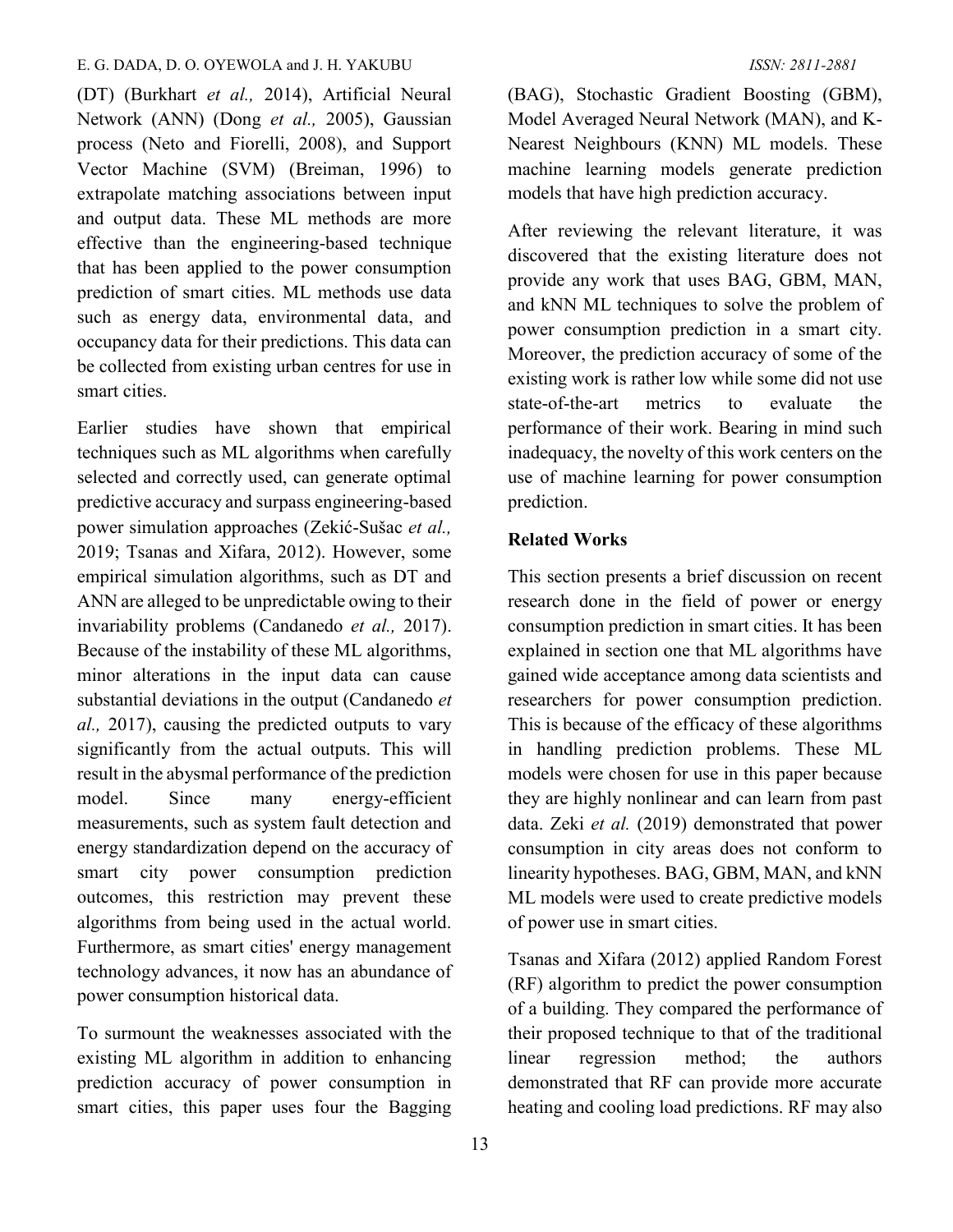#### E. G. DADA, D. O. OYEWOLA and J. H. YAKUBU *ISSN: 2811-2881*

be used to find an accurate practical association between input and output variables, according to the report. The downside of their approach is that the prediction accuracy is relatively low. RF was employed by Jurado *et al.* (2015) to predict the hourly power usage of multiple academic facilities. The study compares RF's prediction result to that of neural networks, fuzzy inductive reasoning (FIR), and the Auto-Regressive Integrated Moving Average (ARIMA). The findings demonstrated that for building energy prediction, FIR and RF outperform the other two approaches, and voting strategies can be used to merge various techniques and deliver more reliable predictions. The weakness of their work is the need to further reduce the prediction error value for the models used in the paper. Candanedo *et al.* (2017) utilised RF to estimate a building's short-term power use in Belgium. The output of RF was compared to that of three other prediction models: Multiple Linear Regression (MLR), Support Vector Regression (SVR), and GBM. The results revealed that RF and GBM outperformed MLR and SVR.

Ahmad *et al.* (2017) applied RF to estimate the hourly HVAC power usage in a hotel in Madrid, Spain. The authors contrasted the performance of RF and the commonly used ANN in terms of prediction. The results showed that both models are good at forecasting hourly HVAC power usage, and the RF model can be used to pick variables. However, there is a need to enhance the prediction accuracy of the proposed system. RF was used by Ma and Cheng (2016) to classify factors that influence the regional energy use intensity (EUI) of apartment blocks. To model the mean location EUI of residences in block groups, the authors included 171 influential features representing houses, economy, education, climate, households, neighborhood, and transportation. Premised on RF's out-of-bag (OOB) error, the 20

leading influential were recognised. As part of the effort towards the development of the smart city, Zekić-Sušac *et al.* (2021) addressed the question of how to fuse Big Data framework and ML into an intelligent framework for handling power consumption problems in the civil service. To construct a predictive model of power consumption of Croatian civil service facilities, deep neural networks, Rpart regression tree, and Random forest with variable reduction procedures were used. RF model generated the most accurate prediction result among the three approaches proposed in the paper. It was suggested that the models be incorporated into the MERIDA intelligent framework, which combines Big Data gathering and predictive models for managing power consumption for each power source in city areas. This will allow them to work effectively into a managing mechanism for enhancing power savings in a Big Data setting. The downside of their work is that it was just a framework and has not been experimented with to determine the performance of the proposed system.

Galicia *et al.* (2019) proposed an ensemble technique for predicting big data time series based on ML approaches. The decision tree, gradient boosted trees, and RF were integrated using the ensemble technique. For each ensemble component's predictions, they used a weighted mean combination, with varying weights for each algorithm calculated based on its earlier results. The proposed model demonstrated to be promising based on its performance on 10-year Spanish power usage data estimated with a 10-minute rate of recurrence. The limitation of this work is that the values of MAE and RMSE are relatively high. Torres *et al.* (2018) applied deep learning for data analysis power consumption in Spain. The goal variable was power consumption in Spain from 2007 to 2016, with a ten-minute interval sampling frequency. The researchers concluded that deep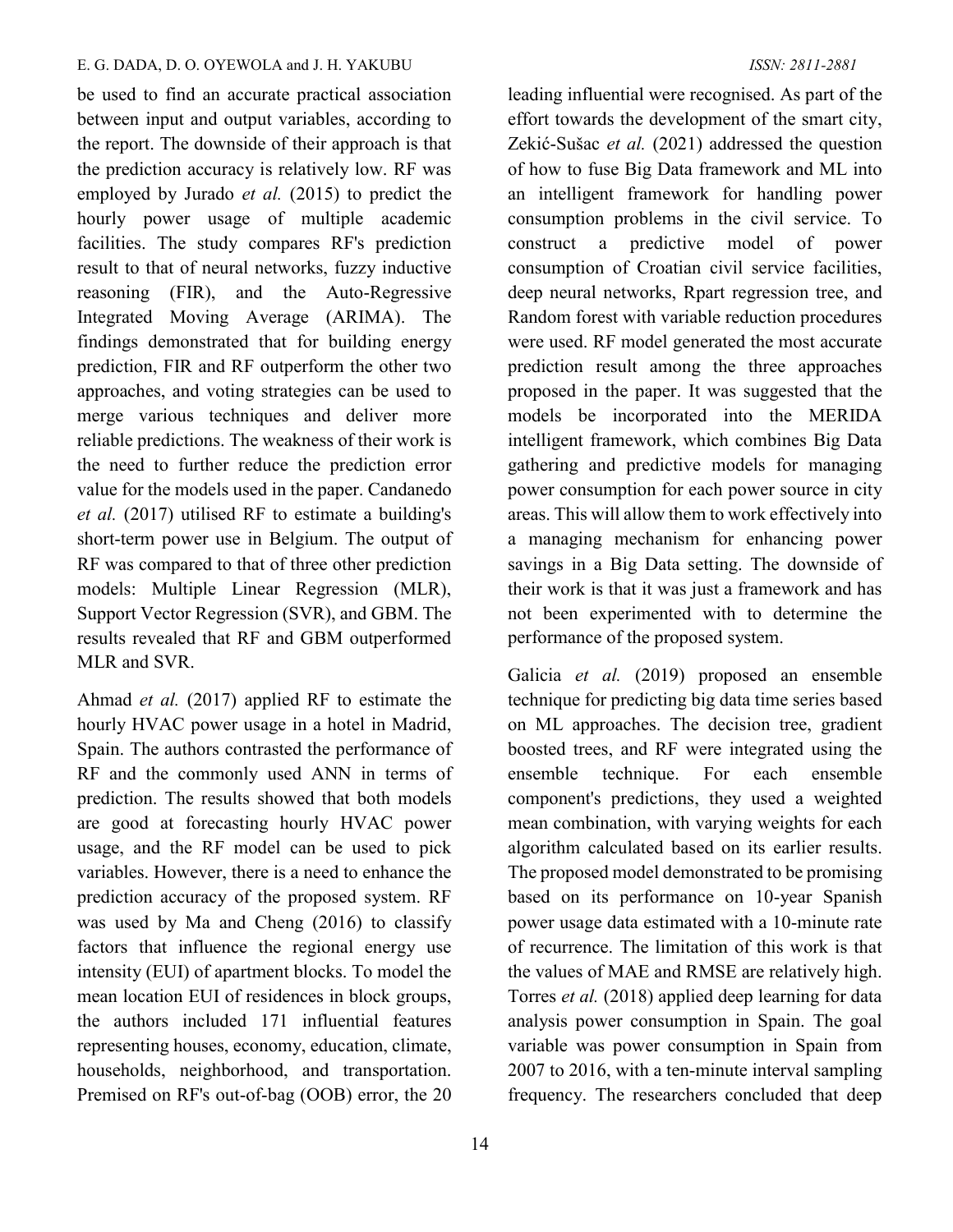#### E. G. DADA, D. O. OYEWOLA and J. H. YAKUBU *ISSN: 2811-2881*

learning, along with decision trees, is the best approach concerning scalability in handling big data time series.

Following a detailed analysis of recently published scholarly papers, it can be observed that power consumption prediction in smart cities is a hot subject that needs to be explored further. ML and deep learning algorithms for predicting power consumption in smart cities have been used in a very limited number of papers. Furthermore, there have not been many ML approaches for predicting power consumption. This paper investigates the efficiency of machine learning techniques for predicting power usage in smart cities to overcome these issues. The next section explains how we used machine learning models to predict power consumption in smart cities.

## **Methodology**

## **Dataset Description**

The smart city power consumption dataset was collected from the Kaggle database. The dataset used in this paper contains 2075259 rows and 9 columns. This dataset provides measurements of electric power consumption in an urban area with a one-minute sampling rate over a period of almost 4 years. Various electrical quantities and some sub-metering values were used. The data is made up of timestamps such as Date, Time, Global Active Power, Global Reactive Power, Voltage, Global Intensity, Sub Metering-1, Sub Metering-2, Sub Metering-3, and Minutes. Table 1 comprises of terms and meaning of the dataset of smart city power consumption.

| <b>Terms</b>                 | <b>Meaning</b>                                                                                                                      | <b>Type of Data</b> |
|------------------------------|-------------------------------------------------------------------------------------------------------------------------------------|---------------------|
| Date                         | Day of the month or year as<br>specified by a number.                                                                               | Discrete            |
| Time                         | A time point in hours and minutes<br>at 12 noon or midnight.                                                                        | Discrete            |
| Global Active Power          | Electricity used by electrical<br>devices and measured in watts.                                                                    | Continuous          |
| <b>Global Reactive Power</b> | Is the electricity between the loads<br>moving back and forth? This power<br>does not carry out any useful load<br>function.        | Continuous          |
| Voltage                      | Is the pressure from the energy<br>source of an electric circuit which<br>pushes charged electrons through a<br>conducting circuit? | Continuous          |
| Global Intensity             | Is the ratio of primary energy<br>supply to Gross Domestic Product<br>$(GDP)$ ?                                                     | Continuous          |
| Sub Metering 1-3             | Energy monitors that are attached<br>downstream from electric meters.                                                               | Discrete            |

**Table 1:** Comprehensive Dataset of Smart City Power Consumption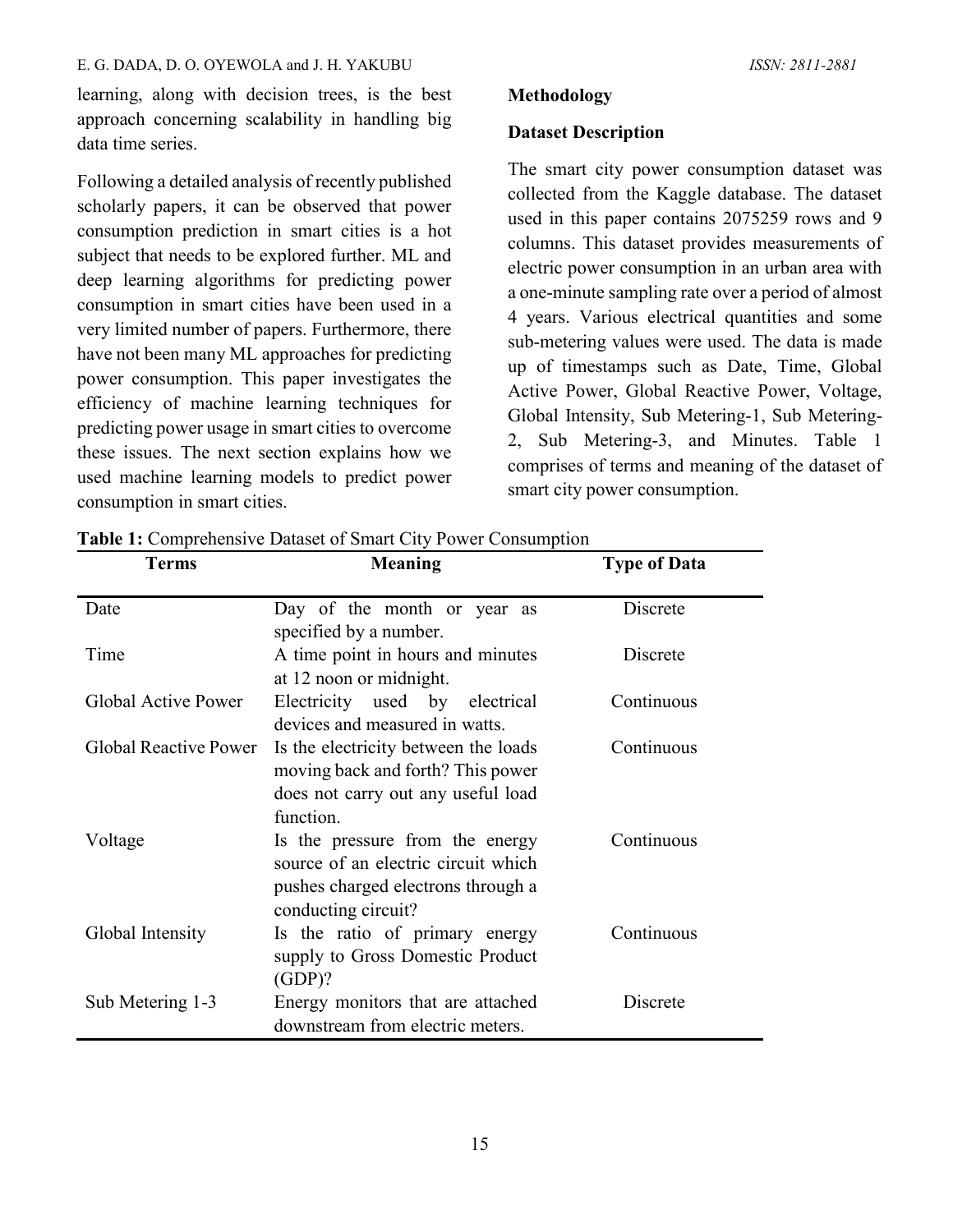| <b>Power Consumption</b>     | <b>Descriptive Statistics</b> |                          |               |        |                |
|------------------------------|-------------------------------|--------------------------|---------------|--------|----------------|
|                              | <b>Minimum</b>                | 1 <sup>st</sup> Quartile | <b>Median</b> | Mean   | <b>Maximum</b> |
| Global Active Power          | 0.1940                        | 0.4720                   | 1.5940        | 1.8450 | 9.1320         |
| <b>Global Reactive Power</b> | 0.0000                        | 0.0000                   | 0.1000        | 0.1187 | 0.7240         |
| <b>Minutes</b>               | 0.0000                        | 15.0000                  | 30.000        | 29.53  | 59.00          |
| Voltage                      | 228.20                        | 239.10                   | 241.90        | 241.70 | 251.70         |
| Global Intensity             | 0.8000                        | 2.2000                   | 6.8000        | 7.7930 | 39.4000        |
| Sub metering1                | 0.0000                        | 0.0000                   | 0.0000        | 1.2600 | 77.0000        |
| Sub metering2                | 0.0000                        | 0.0000                   | 0.0000        | 2.3370 | 74.0000        |
| Sub metering3                | 0.0000                        | 0.0000                   | 0.0000        | 7.5190 | 20.0000        |

**Table 2:** Statistical measures of the Dataset

#### **Machine Learning Algorithms**

Machine learning is a branch in mathematics, statistics and computer science that studies the design of algorithms that can learn. Four different machine learning were utilized in this study such as Bagging (BAG), K-Nearest Neighbor (KNN), Stochastic Gradient Boosting (GBM) and Moving Average Neural Network (MAN).

#### **Bagging (BAG)**

Bagging is an ensemble ML technique for integrating similar kinds of predictions. Bagging addresses the problems of over-fitting, reduces discrepancy, and unfairness in a model (Dada *et al.,* 2019). It is a uniformly weak learner with the capacity to learn from each other autonomously in parallel and combines them for determining the model average (Lemmens and Croux, 2006). In BAG, different learners' decisions can be merged into a single prediction. Voting is simply the process of integrating certain decisions in the case of classification. Both bagging and boosting employ this strategy. Individual models, on the other hand, are created by bagging and boosting in various ways. In bagging, the models are given the same weights, while in boosting, more efficient models are given more weighting because an executive may base alternative results on a variety

of experts' advice based on their previous accurate estimations. The experts are independent decision trees who are brought together by voting on each test. It is regarded right if one class receives more votes than the others. As there are more voters, predictions made by a larger number of votes are more accurate (Oyewola *et al.,* 2019). The following steps were utilized in the implementation of Bagging:

- 1. Take bootstrapped samples from the Kaggle database smart city electricity consumption dataset.
- 2. For each bootstrapped sample, create a decision tree.
- 3. Create a final model by averaging the forecasts of each tree.
- 4. Output the result of the predicted values.

#### **K-Nearest Neighbor (KNN)**

The kNN is a classic example of a promising classification algorithm based on the principle of nearest learning examples in the feature space for solving classification problems (Oniyide *et al.,* 2020; Dada *et al.,* 2021). Because it generalizes the data after a query, the kNN algorithm is known as the "lazy learning" algorithm. After the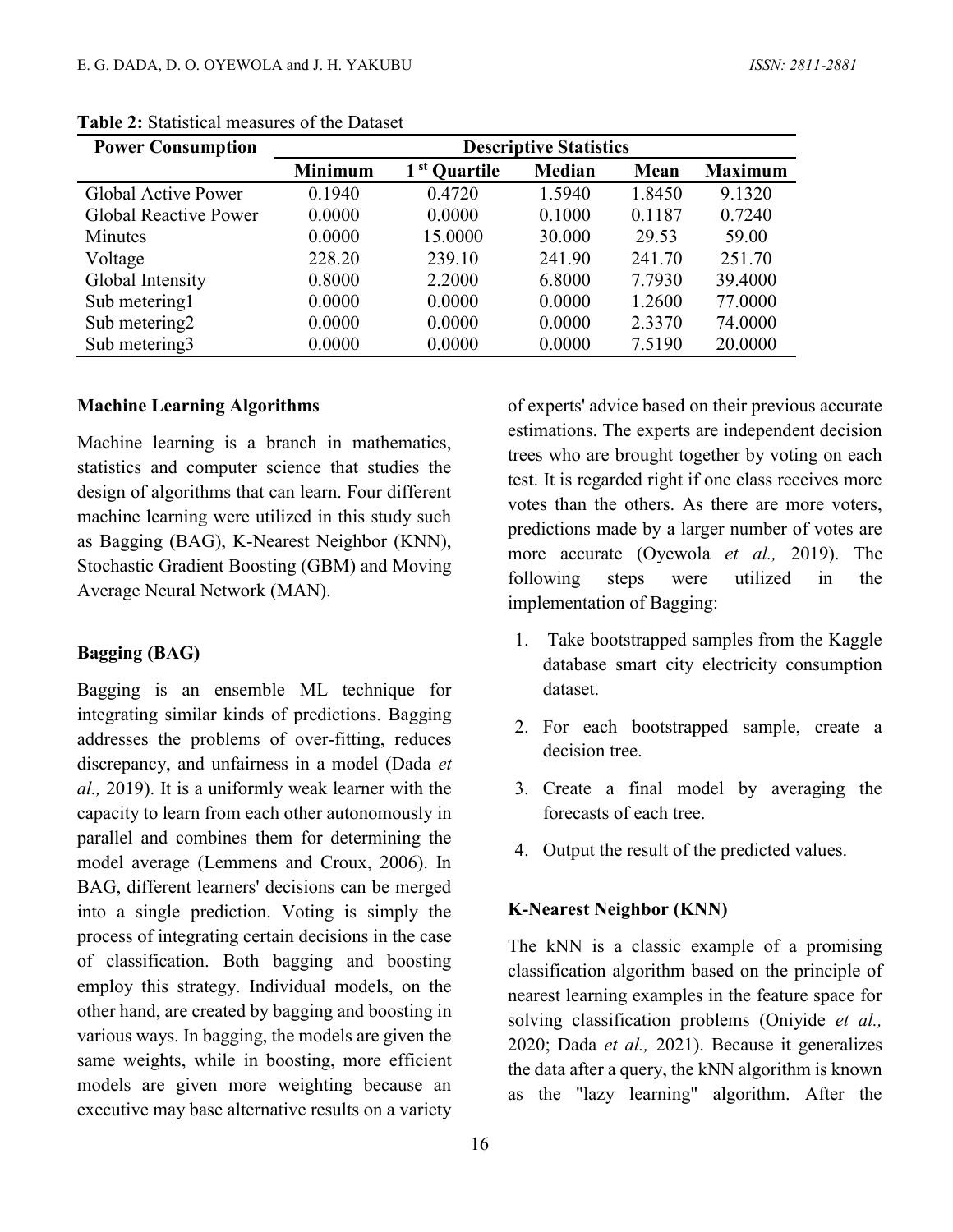classification process, any calculation involved in the classification process takes place. Despite the need for a training dataset, no definite learning or model formation occurs during the training stage (Dada *et al.,* 2017). The dataset is used by the kNN to fill a sample of the search space with only instances of a known class. For this reason, this algorithm is referred to as a "lazy learning" algorithm (Saini *et al.,* 2013). Since the kNN algorithm is a slow learner, it does not have a training stage, and when it does, it completes it in a short amount of time. The testing stage, on the other hand, is time and memory intensive (Thirumuruganathan, 2010). The following steps were utilized in the implementation of K-Nearest Neighbor:

- 1. Decide on the K neighbor number.
- 2. Select the K Nearest Neighbor samples from the Kaggle database smart city power consumption dataset.
- 3. Count how many data points each category has among the K-Neighbours.
- 4. Assign the new data point to the category in which the most neighbours were counted.
- 5. Output the result of the predicted values.

#### **Stochastic Gradient Boosting (GBM)**

Breiman (1996) pioneered the idea of introducing arbitrariness into function estimation procedures to increase their accuracy. Random sampling was used in early AdaBoost developments (Freund and Schapire, 1996), but it was regarded as an approximation to deterministic weighting when the base learner execution did not endorse observation weights, instead of an integral part. Breiman (1999) lately presented a hybrid bagging

boosting technique (referred to as "adaptive bagging") for least squares appropriate incremental extensions. It swaps "out of bag" residuals for ordinary residuals in every boosting phase, replacing the base learner in normal boosting procedures with the equivalent bagged base learner. Gradient boosting was modified slightly to provide arbitrariness like an essential component of the technique, as inspired by Breiman (1999). Principally, a sample population of the training data is haphazardly selected (without substitution) from the complete training data collection for each iteration. This arbitrarily picked sample population is then used to match the base learner and calculate the model adjustment for the present iteration, rather than the entire sample. The following steps were utilized in the implementation of Stochastic Gradient Boosting:

- 1. Subsample rows of samples from the smart city power consumption dataset which was collected from the Kaggle database before creating each tree.
- 2. Subsample columns of samples from the smart city power consumption dataset which was collected from the Kaggle database before creating each tree.
- 3. Subsample columns of samples from the smart city power consumption dataset which was collected from the Kaggle database before considering each split in each tree.
- 4. Output the result of the predicted values.

#### **Model Averaged Neural Network (MAN)**

Model Averaged Neural Network (MAN) is a model where the same neural network model is fitted using different random number seeds. All the resulting models are used for prediction. In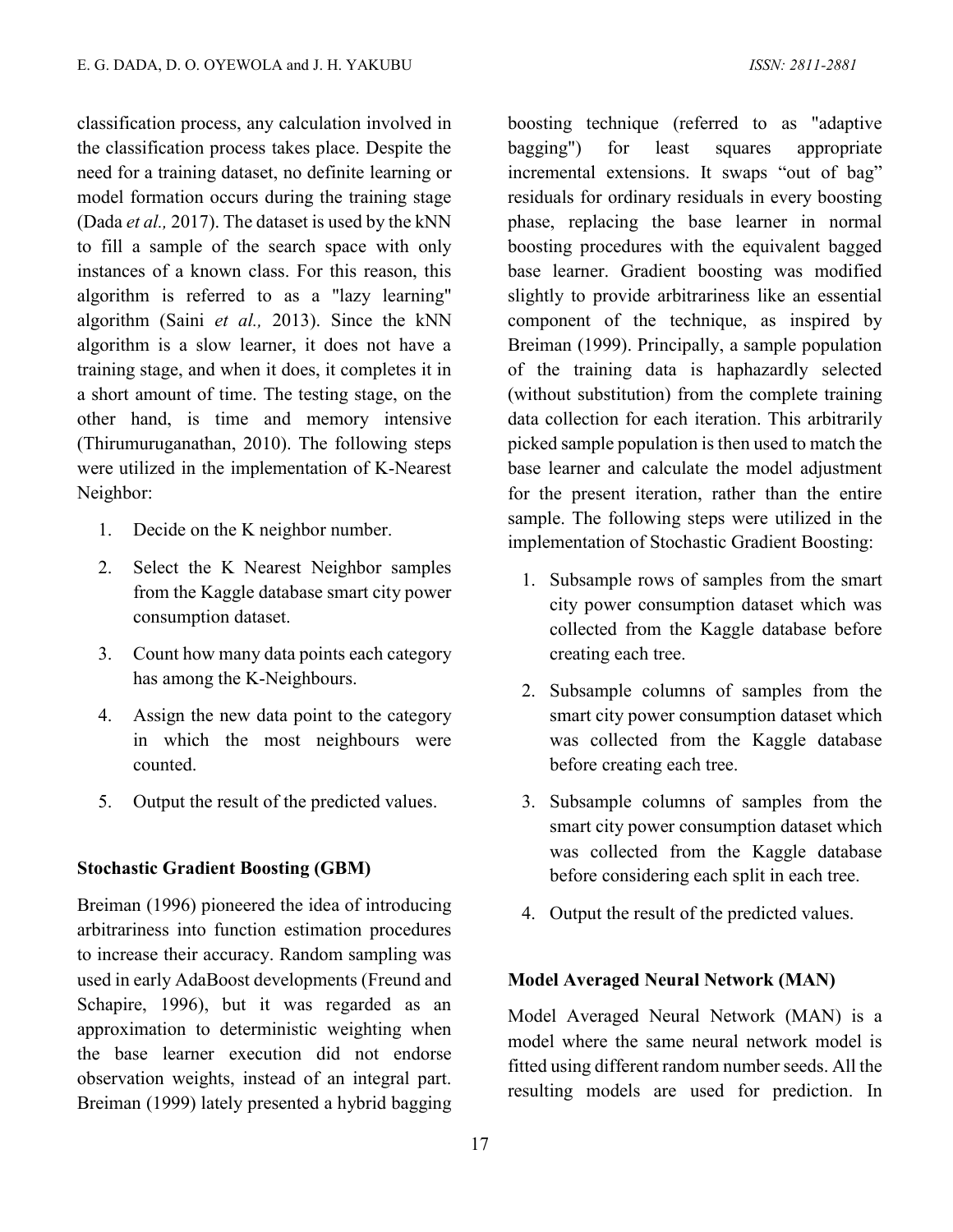regression, the output from each network are averaged while in classification, the model scores are first averaged, then translated to predicted classes (Ripley, 1996). The following steps were utilized in the implementation of Model Averaged Neural Network:

- 1. Combining Neural Networks obtained from prediction of data collected from Kaggle database.
- 2. Averaging their parameters instead of combining outputs based on knowledge of theoretical asymptotic weight distribution.
- 3. Output the result of the predicted values.

## **Proposed System Architecture**

This paper used four machine learning models for power consumption prediction as depicted in Figure 1. The proposed architecture uses timeseries data preprocessed to extracts spatial features using different machine learning models. The spatial features refer to the shape, size and location of the features such as Date, Time, Global Active Power, Global Reactive Power, Voltage, Global Intensity, Sub Metering-1, Sub Metering-2, and Sub Metering-3. The dataset used in this work contains 40,000 data of household power consumed in an urban area. The dataset was partitioned into a training set (80%) and a test set (20%). Afterwards, selected features of the data were modeled using BAG, GBM, MAN, and kNN algorithms.



**Figure 1:** Proposed power consumption prediction architecture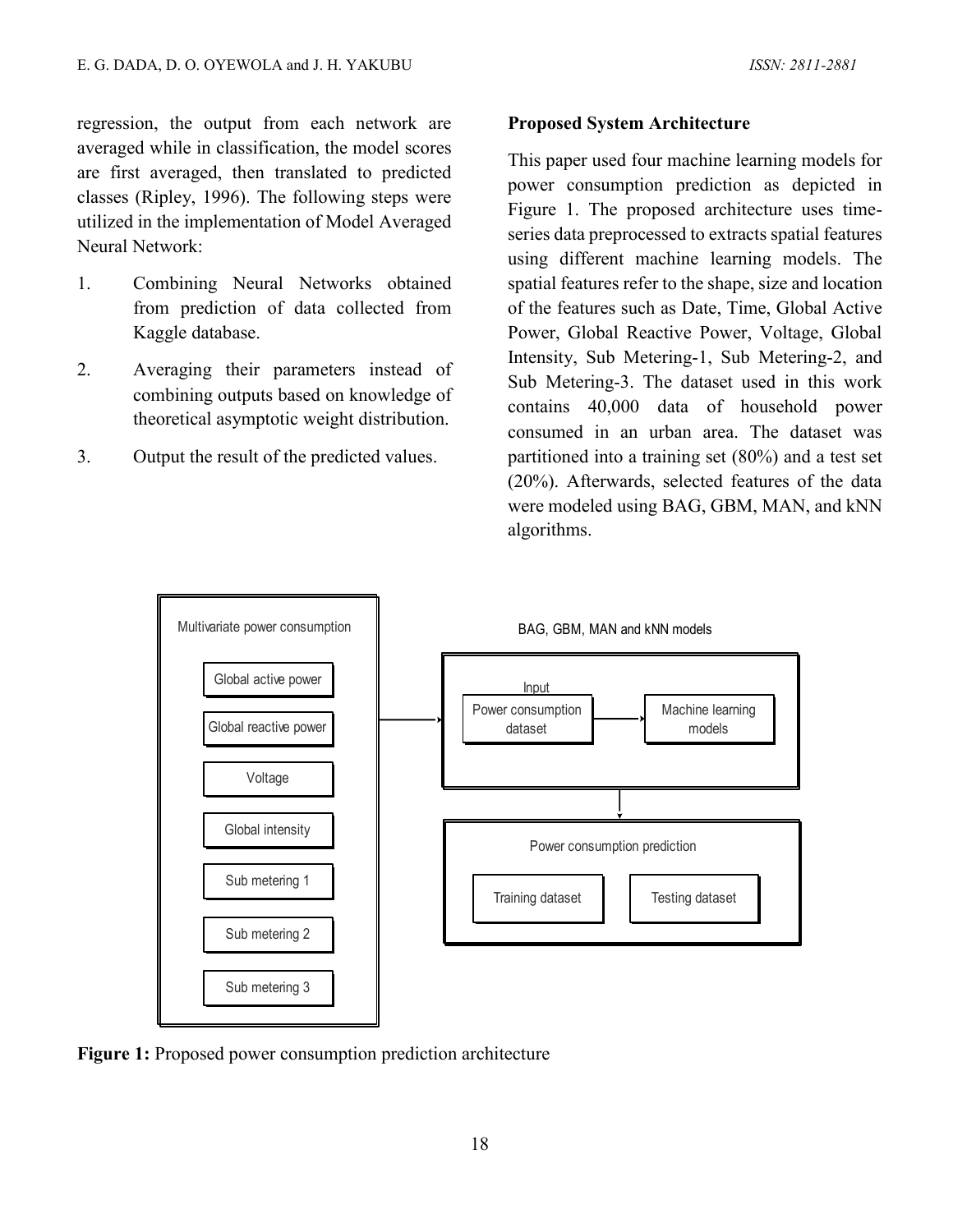### **Performance Measurements**

The prediction performance of the proposed system was evaluated using three metrics: Mean Square Error (MSE), Root Mean Square Error (RMSE), and Mean Absolute Scaled Error (MASE).

MSE is defined as the average of the squares of the error difference between predicted and actual values in the test.

$$
MSE = \frac{1}{n} \sum_{n=1}^{n} (I_n - \hat{I}_n)^2
$$
\n(1)

RMSE is defined as the standard deviation of prediction errors in a test.

$$
RMSE = \sqrt{\frac{1}{n} \sum_{n=1}^{n} (y_t^n - \hat{y}_t^n)^2}
$$

MASE is defined as a measure of the accuracy of predictions that represents it as a percentage in comparison to a standard mean error.

$$
MASE = \frac{1}{n} \sum_{n=1}^{n} \left( \frac{|y_t^n - \hat{y}_t^n|}{\frac{1}{n-m} \sum_{n=m+1}^{n} |y_t^n - y_{t-m}^n|} \right)
$$
\n(3)

#### **Results and Discussion**

Figure Statistical results of the Smart City Power Consumption are presented in Table 2. The Minimum, 1<sup>st</sup> Quartile, Median, Mean and Maximum were also analyzed. Voltage has the highest value while sub-metering 1 has the lowest value followed by sub-metering 2. The Global Active Power is within the range of 0-9 while Global Reactive Power is within the range of 0- 0.8. The consumption of current varies between 0- 59 minutes. This indicates that smart city consumes current daily. Smart City Power Consumption of Active Power, Voltage, Global Intensity and Global Reactive Power is shown in

Figure 2. The voltage is measured in volts between 230-250 volts.

(2)



**Figure 2:** Smart City Power Consumption of Active Power, Voltage, Global Intensity and Global Reactive Power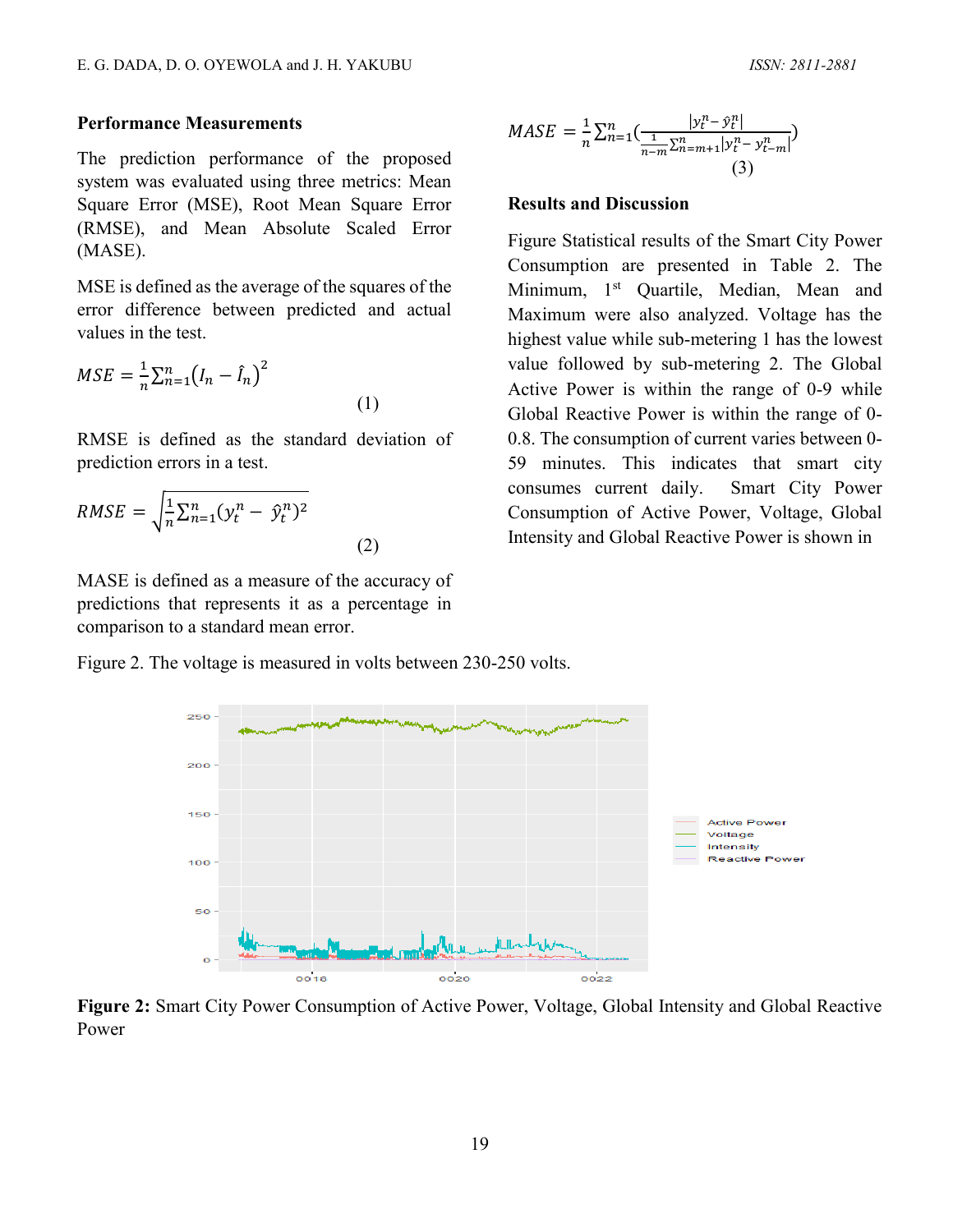In Figure 2 high global intensity leads to an increase in global active power consumed daily. Also, the amount of electricity consumed at a time leads to an increase in Global Active Power. This means that usage of electricity can lead to an

increase of Global Active Power. The performance of the actual global active power and predicted active power is measured using three performance metrics: RMSE, MSE and MASE.



**Figure 3:** Smart City Power Consumption of Global Active Power and amount of electricity consumed referred to as time.

Figure 3 is the power consumption and amount of electricity consumed per hour. It represents the power consumption cycle throughout the day. The Figure displays the rise and fall of power consumed daily. This variation in power

consumed follows the daily (time) patterns of energy use by households and businesses. This shows that as more time is spent using the electricity by turning on the lights, use hot water, and others, it affects the daily power consumption.

| <b>MODEL</b> | <b>RMSE</b> | <b>MSE</b> | <b>MASE</b> |
|--------------|-------------|------------|-------------|
| <b>BAG</b>   | 0.2554      | 0.0652     | 0.6643      |
| <b>GBM</b>   | 0.0747      | 0.0055     | 0.1769      |
| <b>MAN</b>   | 1.6444      | 2.7041     | 4.3200      |
| <b>KNN</b>   | 0.1907      | 0.0363     | 0.3199      |

**Table 3:** Performance Evaluation of BAG, GBM, MAN and KNN

In Table 3, MAN and BAG performed poorly while GBM perform excellently. This shows that GBM has better predicting power than KNN in predicting Global active power. In all the performance evaluation used in this paper, GBM has a very low-value which is an indication of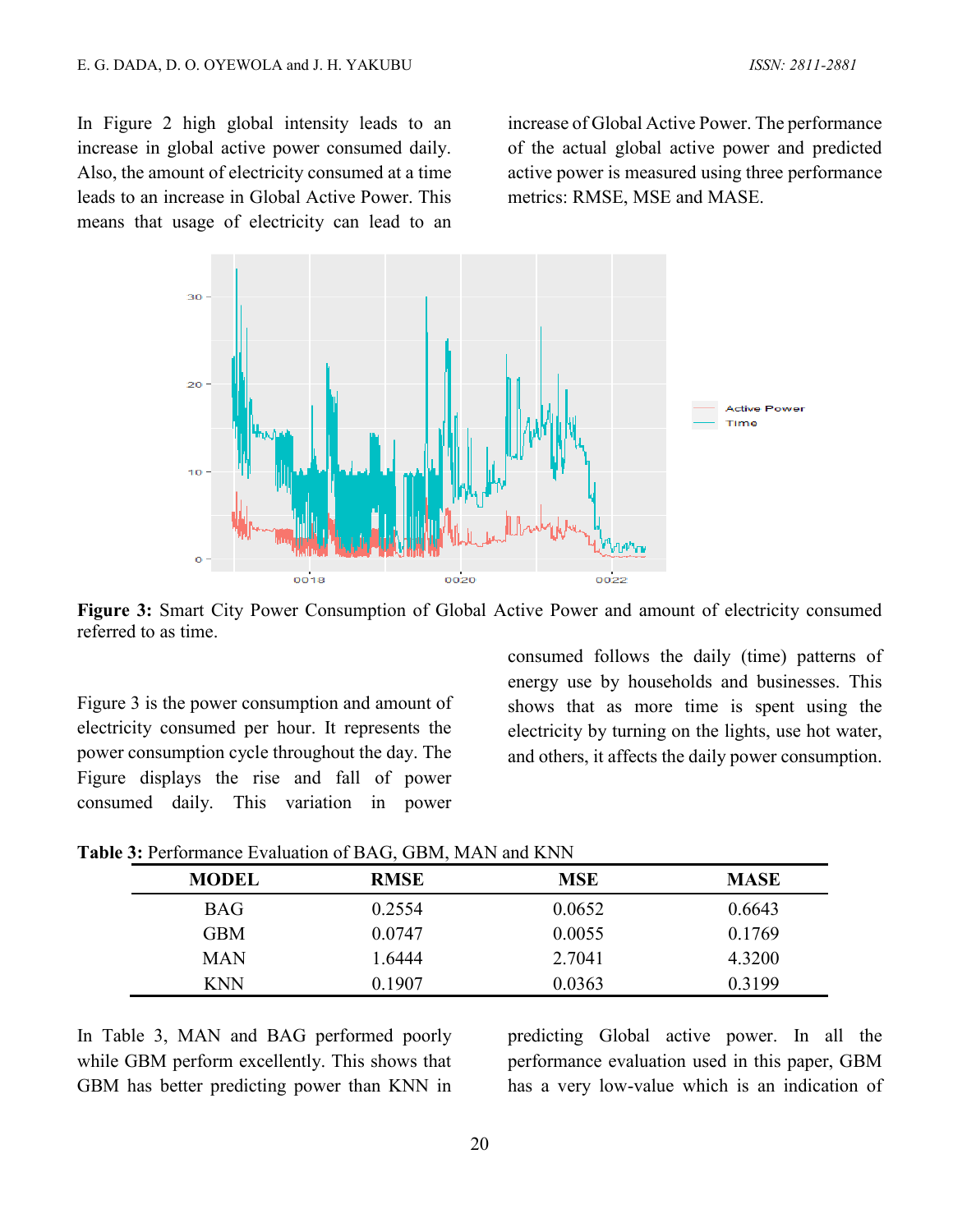good performance. In Figure 4 BAG and MAN perform poorly while GBM performs excellently well in all the algorithms considered in this paper.



**Figure 4:** Smart City Power Consumption of Actual (Active Power) and Predicted (Treebag, GBM, MAN and KNN).

Figure 4 depicts a graph that visualizes the predicted results using the Treebag (BAG), GBM, MAN and KNN models. It was confirmed that power consumption prediction in the power consumption dataset was very fruitful. Results of prediction show that GBM performs excellently well when compared with the real value. In addition, brilliant prediction results are attained even in circumstances where the periodicity is undetected. Visual confirmation proved that the GBM models perform excellently well in power consumption prediction. Moreover, it also substantiates the fact that GBM models predict local features well in power consumption prediction.

#### **Conclusion**

Machine learning models for predicting power consumption in a smart city have been proposed in this paper. The Bagging (BAG), Stochastic Gradient Boosting (GBM), Model Averaged Neural Network (MAN), and K-Nearest Neighbours (KNN) Machine Learning models were applied for power consumption prediction in a smart city. Simulation results demonstrate the supremacy of GBM over other models applied for power consumption prediction in this study. The findings of this paper show that GMB is a promising algorithm that can be adopted for empirical modeling-based power usage prediction in smart cities. In the future, our work will focus on integrating GBM with Softcomputing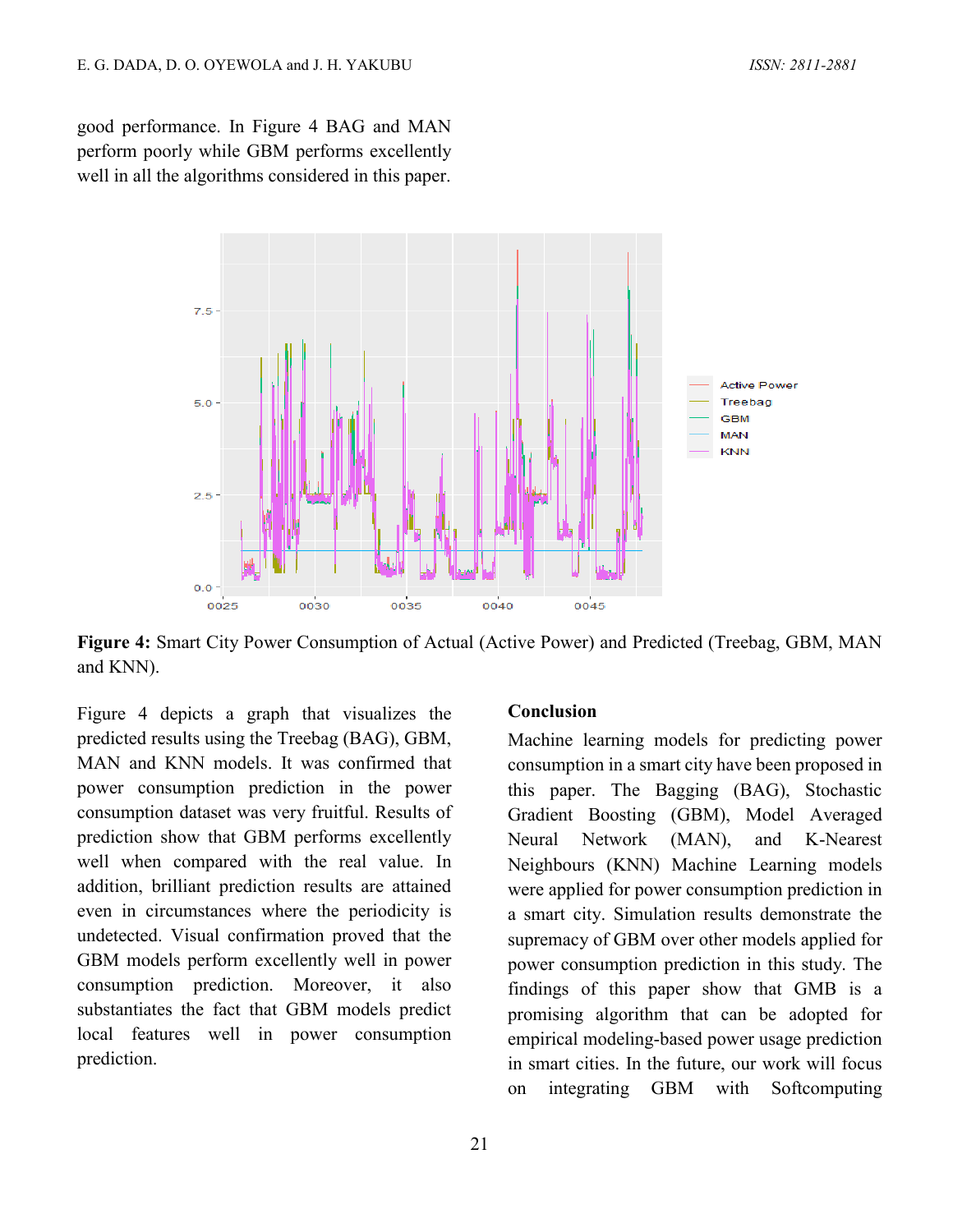algorithms such as Moth Flame Optimization (MFO) algorithm, Harris Hawks Optimization (HHO), League Championship Algorithm (LCA), Firefly algorithm (FA), and Dragonfly algorithm (DA) to improve the prediction accuracy of GBM and extending the applications of the proposed hybrid model to the power consumption prediction of different types of buildings (school, offices, hospitals, train station) in a smart city. The summary of our contribution is as follows:

i. This paper used four (4) machine-learning techniques for power consumption prediction in a smart city. Machine learning models have the capacity to reduce variability between training and test datasets. It also reduces bias during the model's training and testing phases. As a result, the proposed system solves the limitations associated with the existing

#### **References**

- Ahmad, M. W., Mourshed, M., & Rezgui, Y. (2017). Trees vs Neurons: Comparison between random forest and ANN for high-resolution prediction of building energy consumption. *Energy and buildings*, *147*, 77- 89.
- Aydinalp, M., Ugursal, V. I., & Fung, A. S. (2002). Modeling of the appliance, lighting, and spacecooling energy consumptions in the residential sector using neural networks. *Applied energy*, *71*(2), 87-110.
- Breiman, L. (1996). Heuristics of instability and stabilization in model selection. *The annals of statistics*, *24*(6), 2350-2383.
- Breiman, L., 1996. Bagging predictors. *Mach. Learning* 26, pp. 123–140.
- Breiman, L. (1999). *Using adaptive bagging to debias regressions* (p. 16). Technical Report 547, Statistics Dept. UCB.
- Burkhart, M. C., Heo, Y., & Zavala, V. M. (2014). Measurement and verification of building systems under uncertain data: A Gaussian

techniques used for the prediction of power consumption.

- ii. The BAG, GBM, MAN and kNN ML models for solving the problem of power consumption prediction in the smart city was presented in this paper.
- iii. The proposed models were evaluated using different performance metrics such as Root Mean Square Error (RMSE), Mean Average Square Error (MASE), and Mean Square Error (MASE) for the GBM model was attained.

## **Conflict of Interest**

The authors declare no conflict of interest.

process modeling approach. *Energy and Buildings*, *75*, 189-198.

- Candanedo, L. M., Feldheim, V., & Deramaix, D. (2017). Data driven prediction models of energy use of appliances in a low-energy house. *Energy and buildings*, *140*, 81-97.
- Dada, E. G., Bassi, J. S., & Adekunle, O. O. (2017). An Investigation into the Effectiveness of Machine Learning Techniques for Intrusion Detection. *Arid Zone Journal of Engineering, Technology and Environment*, *13*(6), 764.
- Dada, E. G., Bassi, J. S., Chiroma, H., Adetunmbi, A. O., & Ajibuwa, O. E. (2019). Machine learning for email spam filtering: review, approaches and open research problems. *Heliyon*, *5*(6), e01802.
- Dada, E. G., Oyewola, D. O., Joseph, S. B., & Dauda, A. B. (2021). Ensemble Machine Learning Model for Software Defect Prediction, Advances in Machine Learning & Artificial Intelligence 2 (1), 11-21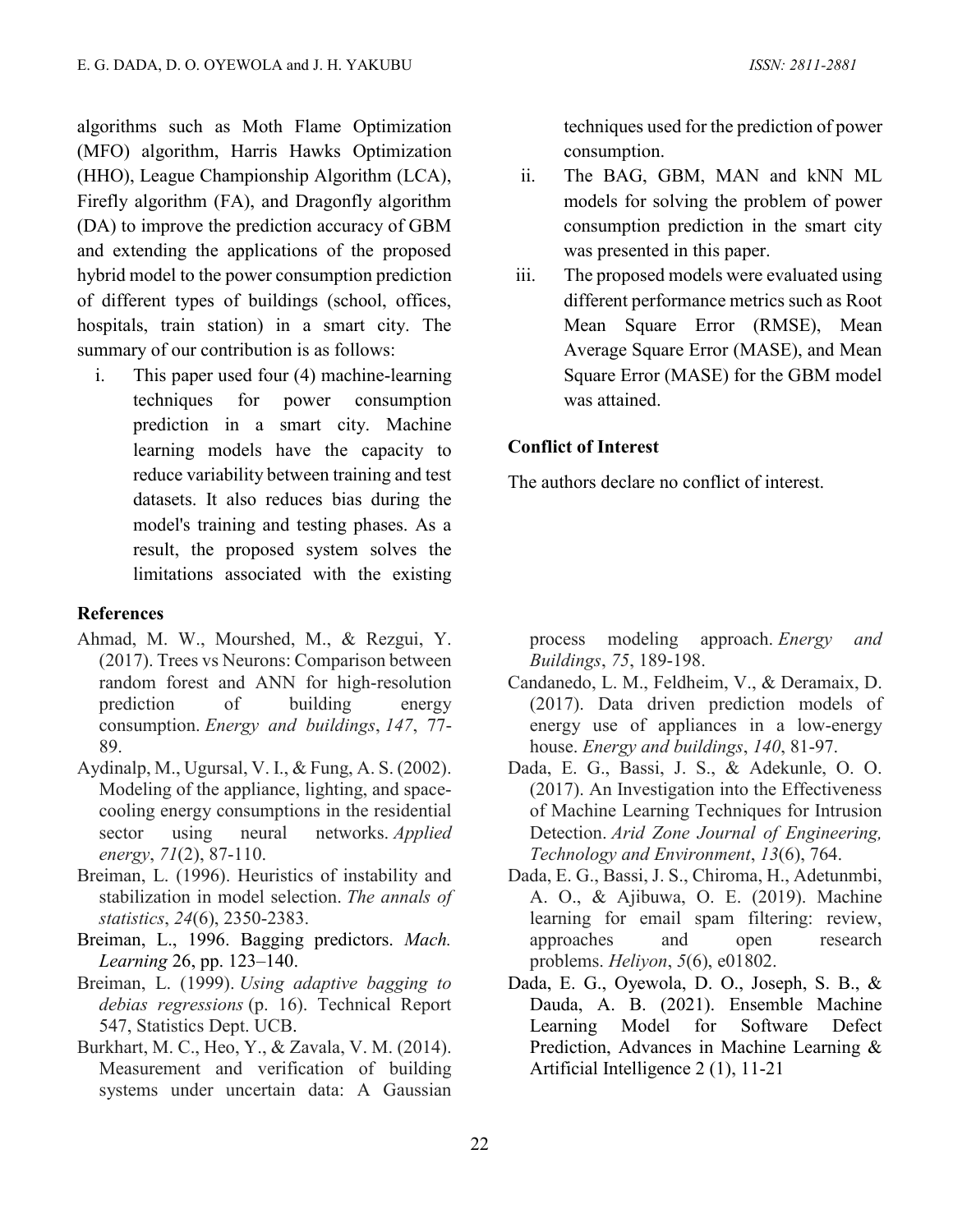- Dong, B., Cao, C., & Lee, S. E. (2005). Applying support vector machines to predict building energy consumption in tropical region. *Energy and Buildings*, *37*(5), 545-553.
- Ekici, B. B., & Aksoy, U. T. (2009). Prediction of building energy consumption by using artificial neural networks. *Advances in Engineering Software*, *40*(5), 356-362.
- Freund, Y. and Schapire, R. (1996). Experiments with a new boosting algorithm. Machine Learning: *Proceedings of the 13th International Conference,* pp. 148–156.
- Galicia, A., Talavera-Llames, R., Troncoso, A., Koprinska, I. and Martínez-´Alvarez, F. (2019). Multi-step forecasting for big data time series based on ensemble learning. *Knowledge-Based Systems*, 163, 830–841.
- Heo, Y. and Zavala, V.M. (2012). Gaussian process modeling for measurement and verification of building energy savings. *Energy and Buildings*, *53*, pp. 7-18.
- International Energy Agency, (2015) Key World Energy Statistics," International Energy Agency.
- Jurado, S., Nebot, À., Mugica, F. and Avellana, N. (2015). Hybrid methodologies for electricity load forecasting: Entropy-based feature selection with machine learning and soft computing techniques, *Energy,* vol. 86, pp. 276–291.
- Laroque, C., Himmelspach, J., Pasupathy, R., Rose, O. and Uhrmacher, A.M. (2012). Proceedings of the 2012 Winter Simulation Conference (WSC 2012), December 9-12, Berlin, Germany.
- Lemmens, A. and Croux, C. (2006) Bagging and boosting classification trees to predict churn. *Journal of Marketing Research*, 43(2), pp. 276- 286.
- Li, D., Hu, G. and Spanos, C. J. (2016) A datadriven strategy for detection and diagnosis of building chiller faults using linear discriminant analysis. *Energy and Buildings*, *128*, pp. 519- 529.
- Ma, J. and Cheng, J. C. (2016) Identifying the influential features on the regional energy use

intensity of residential buildings based on Random Forests," *Applied Energy,* vol. 183, pp. 193-201.

- Neto, A.H. and Fiorelli, F.A.S. (2008) Comparison between detailed model simulation and artificial neural network for forecasting building energy consumption. *Energy and buildings*, *40*(12), pp. 2169-2176.
- Oniyide, M. K., Kolawole, A. O., & Dada, E. G. (2020). Performance Comparison Of Computer-Based Test And Paper-Pencil Test Using Support Vector Machine. *FUDMA Journal Of Sciences-ISSN: 2616-1370*, *3*(4), 478-487.
- Oyewola, D. O., Dada, E. G., Omotehinwa, T. O. and Ibrahim, A. I. (2019). Comparative Analysis of Linear, Non Linear and Ensemble Machine Learning Algorithms for Credit Worthiness of Consumers. *Computational Intelligence & Wireless Sensor Networks*, vol. 1 (1) pp. 1-11
- Pedersen, T. H., Hedegaard, R. E., & Petersen, S. (2017). Space heating demand response potential of retrofitted residential apartment blocks. *Energy and Buildings*, *141*, 158-166.
- Reeves, T., Olbina, S., & Issa, R. (2012, December). Validation of building energy modeling tools: ecotect™, green building studio™ and IES< VE>™. In *Proceedings of the 2012 Winter Simulation Conference (WSC)* (pp. 1-12). IEEE.
- Ripley, B. D. (1996). *Pattern Recognition Neural Networks*. Cambridge.
- Ryan, E. M., & Sanquist, T. F. (2012). Validation of building energy modeling tools under idealized and realistic conditions. *Energy and buildings*, *47*, 375-382.
- Saini, I., Singh, D., & Khosla, A. (2013). QRS detection using K-Nearest Neighbor algorithm (KNN) and evaluation on standard ECG databases. *Journal of advanced research*, *4*(4), 331-344.
- Sun, Y., Song, H., Jara, A. J., & Bie, R. (2016). Internet of things and big data analytics for smart and connected communities. *IEEE access*, *4*, 766-773.